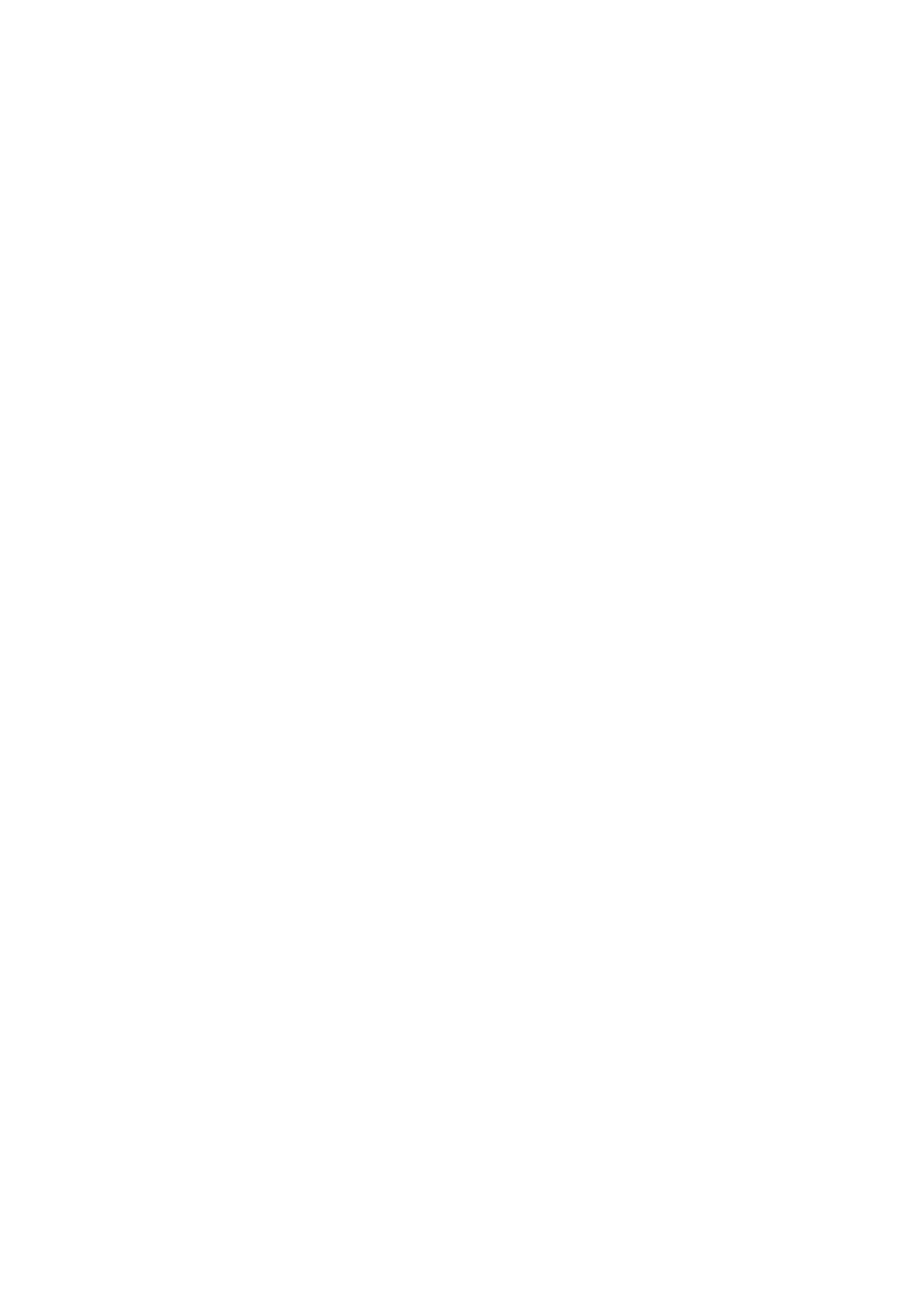*I certify that this public bill, which originated in the Legislative Assembly, has finally passed the Legislative Council and the Legislative Assembly of New South Wales.*

> *Clerk of the Legislative Assembly. Legislative Assembly, Sydney, , 2010*



New South Wales

## **Road Transport (Driver Licensing) Amendment Bill 2010**

Act No , 2010

An Act to amend the *Road Transport (Driver Licensing) Act 1998* in relation to demerit points.

*I have examined this bill and find it to correspond in all respects with the bill as finally passed by both Houses.*

*Assistant Speaker of the Legislative Assembly.*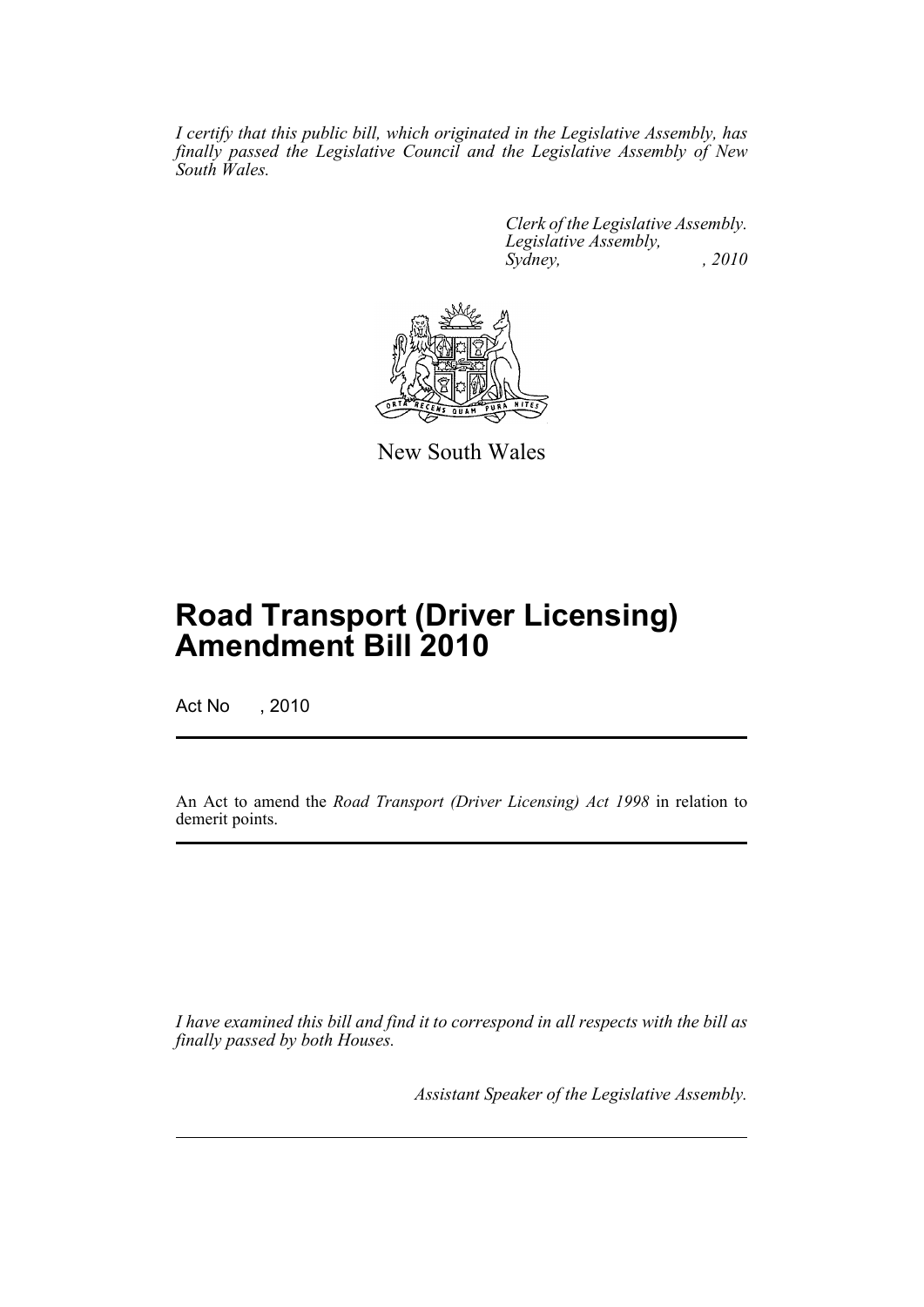#### <span id="page-3-0"></span>**The Legislature of New South Wales enacts:**

#### **1 Name of Act**

This Act is the *Road Transport (Driver Licensing) Amendment Act 2010*.

#### <span id="page-3-1"></span>**2 Commencement**

This Act commences on a day or days to be appointed by proclamation.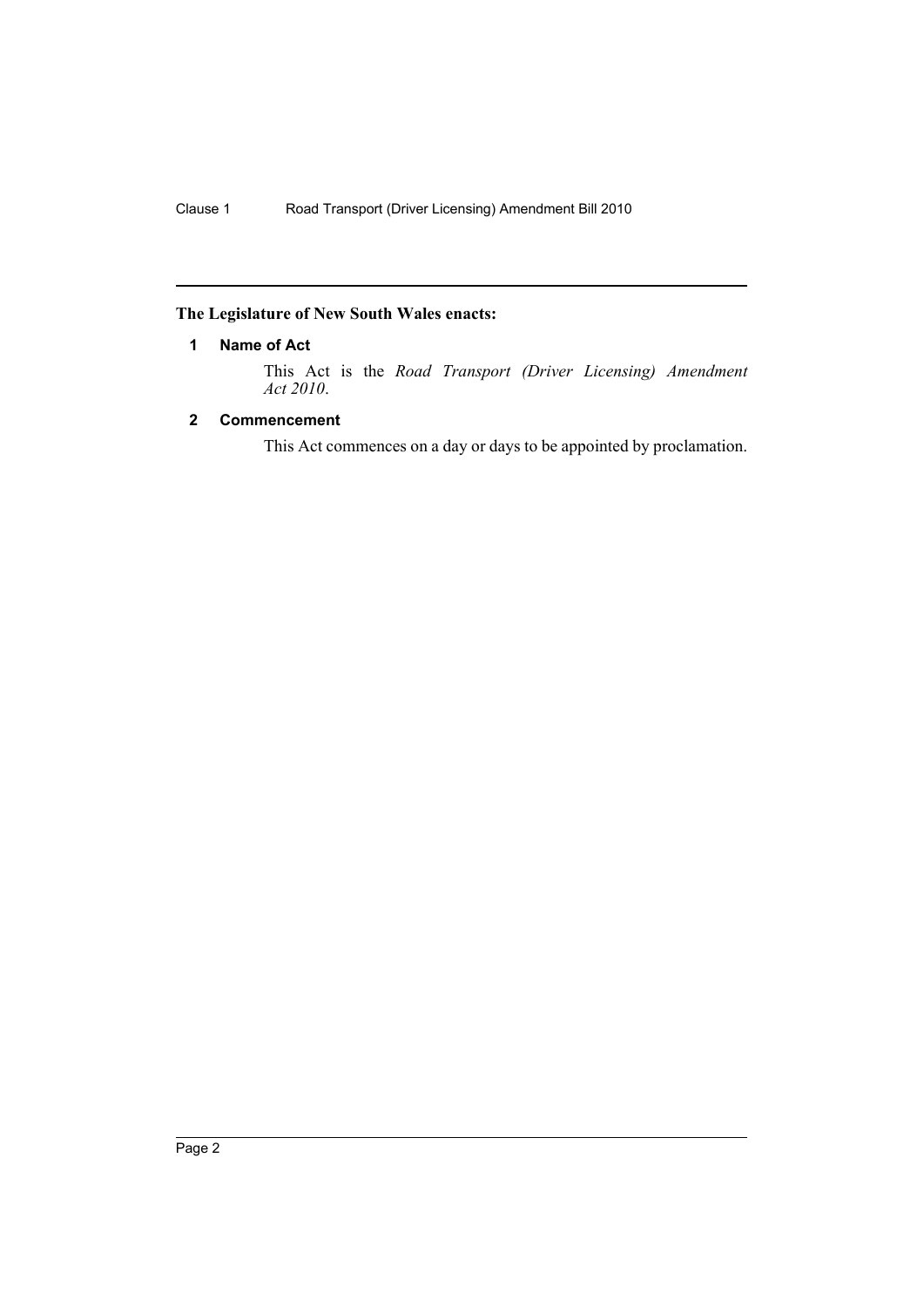Road Transport (Driver Licensing) Amendment Bill 2010

Amendment of Road Transport (Driver Licensing) Act 1998 No 99 Schedule 1

### <span id="page-4-0"></span>**Schedule 1 Amendment of Road Transport (Driver Licensing) Act 1998 No 99**

#### **[1] Section 14 Demerit points register**

Omit "convicted, or found guilty, of an offence" from section 14 (2) (a). Insert instead "convicted of an offence".

#### **[2] Section 14 (3A)**

Insert after section 14 (3):

(3A) To avoid doubt, the Authority is not to record demerit points against a person under this Division in respect of an offence if the court makes an order under section 10 of the *Crimes (Sentencing Procedure) Act 1999* in respect of the offence.

#### **[3] Section 16 (Suspension of licence), section 16AA (Consequences in relation to licence applications), section 16A (Licence ineligibility) and section 17D (Determining demerit thresholds where combined licences)**

Omit "12 or more demerit points" from sections 16 (2), 16AA (2), 16A (1) and 17D (4) (a), wherever occurring.

Insert instead "13 or more demerit points (or in the case of a professional driver 14 or more demerit points)".

#### **[4] Sections 16 (5) and 16A (4)**

Omit "12 to 15" from the first column of the tables to the subsections.

Insert instead "13 (or 14 in the case of a professional driver) to 15".

#### **[5] Sections 16 (8) and 16A (7)**

Omit "12 demerit points".

Insert instead "13 demerit points (or in the case of a professional driver 14 demerit points)".

#### **[6] Section 18A**

Insert after section 18:

#### **18A Evidence that person is professional driver**

(1) The Authority may, for the purpose of determining whether a person is a professional driver under this Division, request the person to provide the Authority with information (including in the form of a statutory declaration) as to the primary work of the person.